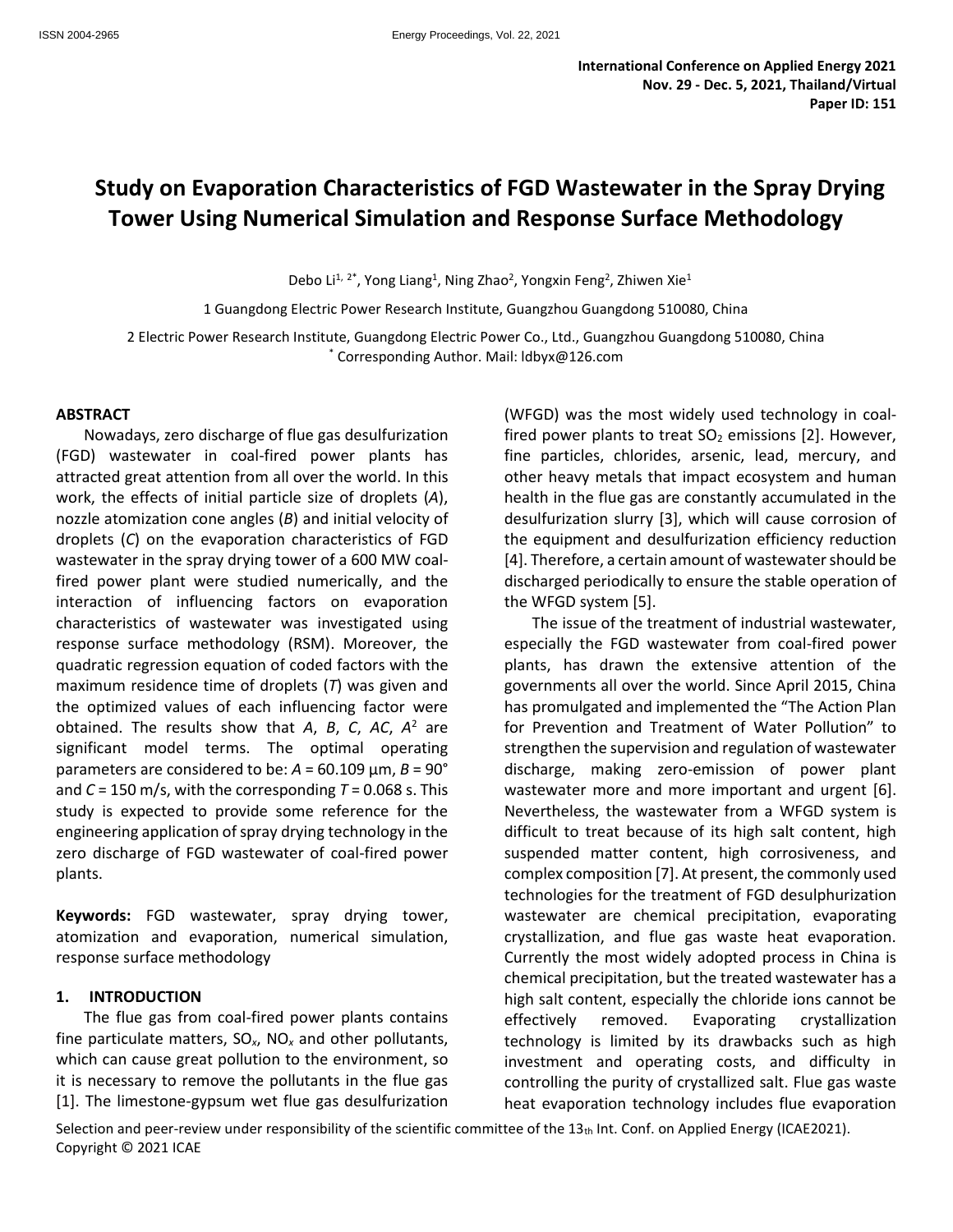technology and bypass evaporation tower technology. Yet the flue evaporation technology, due to the low flue gas temperature in the flue duct between the air preheater and the electrostatic precipitator (typically only 110-150 °C), has the disadvantage that the evaporation process of the desulfurization wastewater is slow, which may be more prominent especially when the boiler is operating at variable load. In order to make up for the inadequacy of existing technologies, a new flue gas waste heat evaporation technology named bypass evaporation tower technology is put forward [8].

Existing studies have mostly focused on the effects of single factors on evaporation characteristics of FGD wastewater in the spray drying tower. However, studies on the interaction of influencing factors on evaporation characteristics of wastewater are rare. Therefore, taking the spray drying tower in a 600 MW thermal power plant unit as the research object, the evaporation characteristics of FGD wastewater was investigated based on CFD and response surface methodology. The interactive effects of influencing factors on evaporation characteristics of wastewater were further studied, which provides a foundation for the industrial application of the bypass flue spray drying evaporation technology.

#### **2. RESEARCH OBJECT AND NUMERICAL METHODS**

#### *2.1 Spray drying tower*

A spray drying tower of desulfurization wastewater in a 600 MW coal-fired power plant unit was investigated in this study, as displayed in Fig. 1. The diameter and height of the drying tower are 7.2 m and 17.9 m, respectively. The hot air distributor is a volute type gas distributor with a square inlet section of 1.2 m side length. The hot air distributor is divided into an inner and an outer flow channel, both of which contain several deflectors. The atomizer is a high-speed centrifugal atomizer located 1.575 m below the top of the tower. The model is meshed using ICEM CFD with an unstructured grid and the mesh refinement is performed for the hot air distributor and the vicinity of the atomizer. After the grid independence test, the total number of cells is chosen to be 1853724, which can meet the simulation accuracy and save the computational cost at the same time.



Fig. 1. Schematic diagram of spray drying tower

# *2.2 CFD methods*

The numerical simulation was performed using Fluent 19.0. The Euler–Lagrange method is employed to describe the evaporation characteristics of droplet populations in spray drying process. Since the proportion of water in the FGD wastewater is more than 95%, while the share of particulate matter and salts is less than 5%. Consequently, the evaporation characteristics of FGD wastewater can be replaced by those of pure water.

The flue gas is regarded as the continuous phase modelled by the Eulerian method, and the Realizable *k-ε* model is adopted to simulate the turbulent flow using

|                                 |                                   | Species mass fraction (%) |                     | Density          | Viscosity       | Specific heat                 |  |  |  |
|---------------------------------|-----------------------------------|---------------------------|---------------------|------------------|-----------------|-------------------------------|--|--|--|
|                                 | N <sub>2</sub><br>CO <sub>2</sub> | O <sub>2</sub>            | H <sub>2</sub> O    | $(kg·m-3)$       | $((kg·(m·s)-1)$ | $(J \cdot (kg \cdot k)^{-1})$ |  |  |  |
|                                 | 13<br>73                          |                           | 11                  | 1.24             | 3.22E-05        | 1159.2                        |  |  |  |
|                                 |                                   |                           |                     |                  |                 |                               |  |  |  |
| Table 2 Validation of CFD model |                                   |                           |                     |                  |                 |                               |  |  |  |
| Case                            | Initial particle size of          | Nozzle atomization        | Initial velocity of | Simulated outlet | Designed outlet | Relative                      |  |  |  |
|                                 | droplets $(\mu m)$                | cone angles (°)           | droplets (m/s)      | temperature(K)   | temperature(K)  | error(%)                      |  |  |  |
|                                 | 75                                | 60                        | 100                 | 410              | 423             | $-3.07$                       |  |  |  |
|                                 | 75                                | 30                        | 150                 | 425              | 423             | 0.47                          |  |  |  |

3 120 90 100 442 423 4.49

| Table 1 Initial physical properties of the flue gas |  |  |
|-----------------------------------------------------|--|--|
|-----------------------------------------------------|--|--|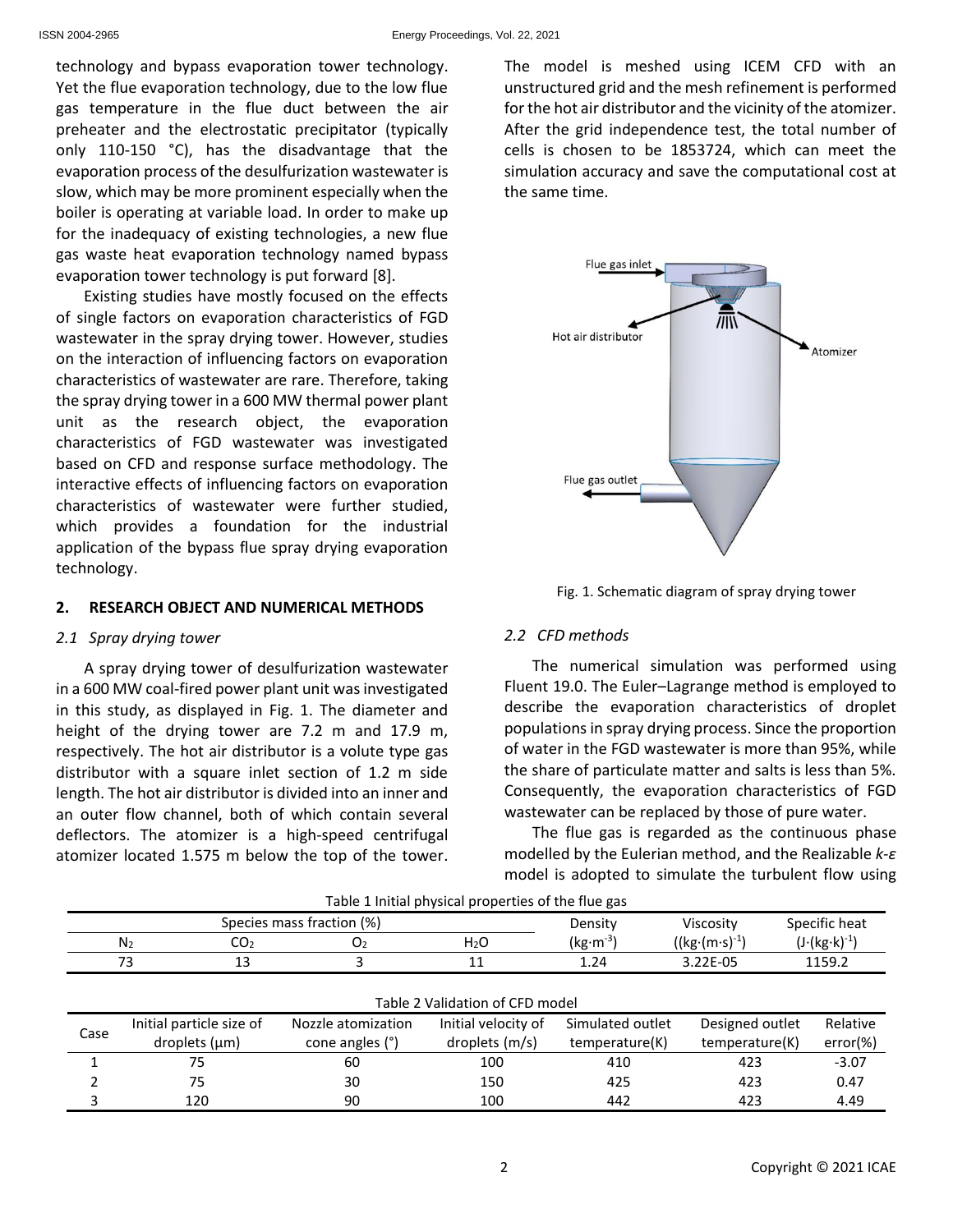SIMPLE algorithm [9]. Other than that, the gas phase model uses a species transport model, and the initial physical properties of the flue gas are shown in Table 1.

The dispersed wastewater droplets are treated as the discrete phase described by the Lagrange method, and the discrete random walk model is adopted to track the movement of droplets. The atomization model of liquid droplets uses the solid cone model embedded in the fluent software and the droplet size distribution is uniform. Moreover, droplets are assumed to remain spherical shape during the evaporation.

#### **3. RESULTS AND DISCUSSION**

#### *3.1 Validation of CFD results*

Fig. 2 shows the streamline of the flue gas for case 1. As can be seen from Fig. 2, the flue gas flowing through the hot air distributor forms a spiral downward flow in the tower, which strengthens the disturbance between the flue gas and liquid droplets, and then enhances the heat and mass transfer between the flue gas and liquid droplets.

The outlet temperature of the spray drying tower



Fig. 2. The streamline of the flue gas

obtained from the CFD simulation was compared to the design parameters provided by the manufacturer. The simulated and designed temperatures at the outlet of the tower under different operating conditions and their relative errors are tabulated in Table 2. It is evident from Table 2 that the error between the simulated and designed temperatures is less than 4.5% for each operating condition, indicating that the results of the

numerical simulations are in acceptable agreement with the design results to verify the reliability of the CFD model.

# *3.2 Response surface design optimization*

Three-parameter Box-Behnken Design (BBD) was implemented to optimize the evaporation behavior of FGD wastewater. The maximum droplet residence time (*T*) was chosen as the response variable to measure the speed of droplet evaporation, while the initial particle size of droplets (*A*), nozzle atomization cone angles (*B*) and initial velocity of droplets (*C*) were adopted as the factors. The level range of influencing factors was specified on the basis of published studies. Experimental design and data processing were performed using Design-Expert 13 software. A total of 17 groups of experiments were designed, with three factors and two levels. The experimental data and the corresponding response observations are listed in Table 3.

| Case | $A \text{ (µm)}$ | (°)<br>В | C(m/s) | T(s)  |
|------|------------------|----------|--------|-------|
| 1    | 75               | 60       | 100    | 0.515 |
| 2    | 75               | 30       | 150    | 0.447 |
| 3    | 120              | 90       | 100    | 1.101 |
| 4    | 75               | 60       | 100    | 0.515 |
| 5    | 30               | 60       | 150    | 0.161 |
| 6    | 75               | 60       | 100    | 0.515 |
| 7    | 75               | 30       | 50     | 0.869 |
| 8    | 120              | 30       | 100    | 1.584 |
| 9    | 120              | 60       | 150    | 0.668 |
| 10   | 75               | 90       | 50     | 0.526 |
| 11   | 30               | 60       | 50     | 0.642 |
| 12   | 30               | 30       | 100    | 0.610 |
| 13   | 75               | 90       | 150    | 0.375 |
| 14   | 75               | 60       | 100    | 0.515 |
| 15   | 75               | 60       | 100    | 0.515 |
| 16   | 120              | 60       | 50     | 1.925 |
| 17   | 30               | 90       | 100    | 0.419 |

In the present study, the quadratic design was employed as response model. The results of the analysis of variance (ANOVA) method suggested that *A*, *B*, *C*, *AC*, *A* <sup>2</sup> are significant model terms. The model *F*-value of 27.86 implies the model is significant, and the binary regression equation of coded factors with the response<br>  $T$  was obtained as follows:<br>  $T = 0.5324+0.4308A - 0.1361B - 0.2889C - 0.1940AC + 0.3563A^2$ <br> **As sex ha sear from the obtained and depression** *T* was obtained as follows:

As can be seen from the obtained coded regression equation, terms *A* and *A* <sup>2</sup> have a positive synergistic effect on the maximum droplet residence time, while terms *B*, *C*, and *AC* act in the opposite way to the aforementioned terms. Of all the influencing factors, the